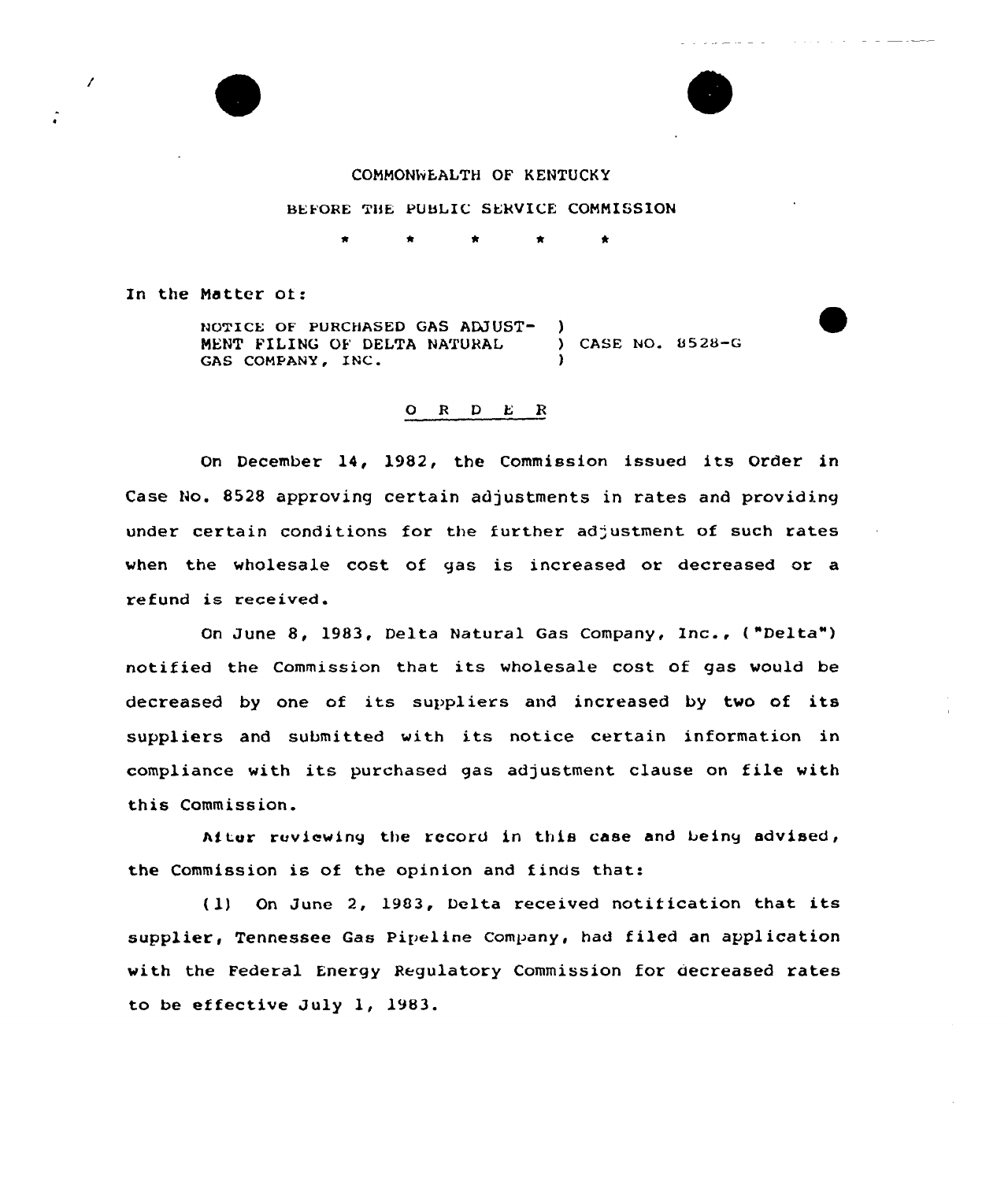(2) Effective July 1, 1983, Delta's wholesale cost cf gas from its supplier, Weaver Oil and Gas Corporation, shall be increased in accordance with the escalator clause in the Contract of August 16, 1978.

(3) Delta 's wholesale cost of gas from its supplier, Laurel Valley Pipe Line Company, will be increased effective July 1, 1983, due to an increase in the cost of gas purchased locally.

(4) Delta 's notice of June 8, 1903, set out certain revisions in rates which Delta proposed to place into effect, said rates bing aesigned to pass on the overall wholesale decrease in price from its suppliers in the combined amount of \$94,714 or 1.66 cents per Mcf.

( 5) Delta 's adjustment in rates under the purchased gas adjustment provisions approved by the Commission in its order in Case No. 8528 dated December 14, 1982, is fair, just and reasonable and in the public interest and should be ef fective with gas supplied on and after July 1, 1903.

IT IS THEREFORE ORDERED that the rates in the Appendix to this Order be and they hereby are authorized effective with gas supplied on and after July 1, 1983.

IT IS FURTHER ORDERED that within 30 days of the date of this Order Delta shall file with this Commission its revised tariffs setting out the rates authorized herein.

 $-2-$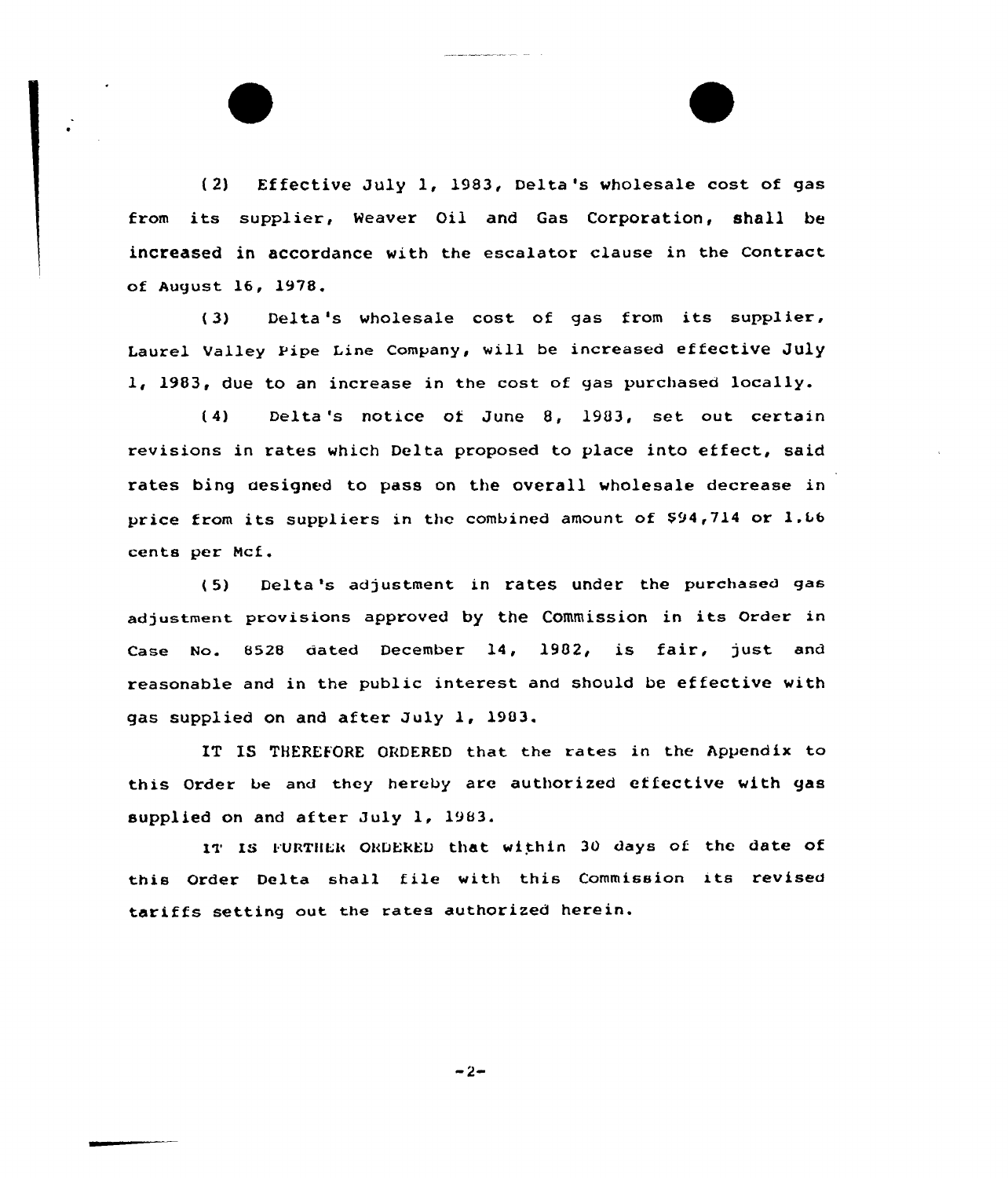



Done at Frankfort, Kentucky, this 23rd day of June, 1983. PUBLIC SERVICE COMMISSION

France Rulls<br>Wice Chairman Rudall

Commissioner

ATTEST:

Secretary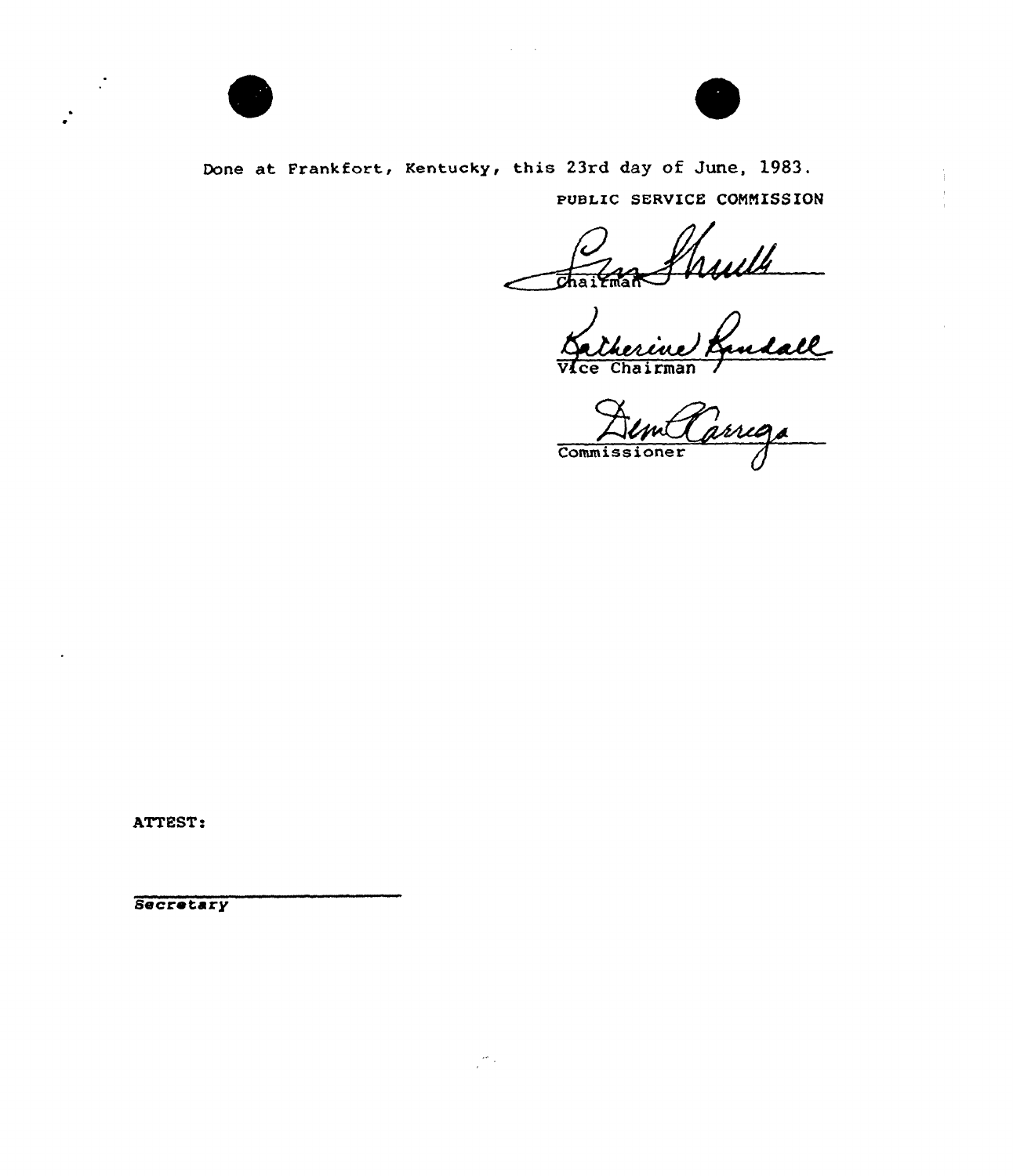

### APPENDIX TO AN ORDER OF THE KENTUCKY PUBLIC SERVICE COMMISSION IN CASE NQ. 8528-G DATED JUNE 23, 1983

The following rates and charges are prescribea for the customers served by Delta Natural Gas Company, Inc. All other rates and charges not specifically mentioned herein shall remain the same as those in effeet under authority of this Commission prior to the effective date of this Order.

RATE SCHEDULE <sup>G</sup> — GENERAL SERVICE

#### APPLICABILITY:

Applicable within all service areas served by Delta, namely: Owingsville, Sharpsburg, Bath County, Camargo, Montgomery County, Fxenchbuxg, Nenifee County, Kingston-Terrill, Madison County, Stanton, Clay City, Powell County, Garrard County, Berea,<br>Salt Lick, Midland, Nicholasville, Wilmore, Jessamine County,<br>Jeffersonville, Clearfield, Farmers, Rowan, Middlesboro, Pineville, Bell County, Barbourville, Knox County, Williamsburg, Whitley County, London, Laurel County, and environs of each.

 $\parallel$ 

 $\sim$  1

#### AVAILABIl ITY:

Available for general use by residential, commercial and industrial customers.

CHARACTER OF SERVICE:

Firm--with the reasonable limits of the company 's capability to provide such service.

RATES:

General Service--

Monthly Customer Charge - S2.90 per delivery point par month.

|  | $1 - 5,000$ Mcf      | \$5.6467 per Mcf |  |
|--|----------------------|------------------|--|
|  | $5,001 - 10,000$ Mcf | 5.3967 per Mcf   |  |
|  | $Over - 10,000$ Mct  | $5.1467$ per Mcf |  |

Interruptible--

|  | $1 - 5,000$ McE      | 5.3967 per Mcf |  |
|--|----------------------|----------------|--|
|  | $5,001 - 10,000$ Mcf | 5.1467 per Mcf |  |
|  | Over $-10,000$ Mcf   | 4.8967 per Mcf |  |